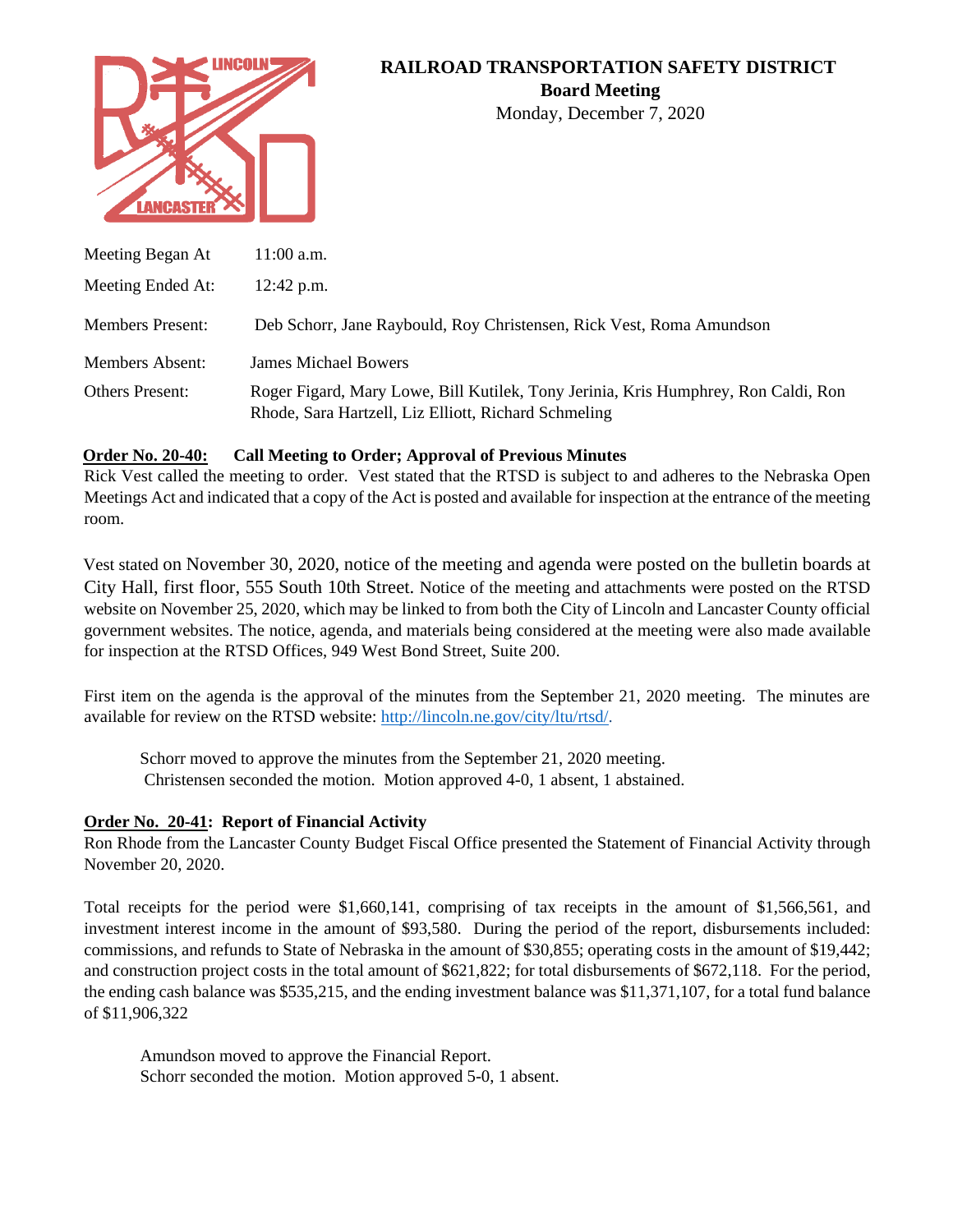### **Order No. 20-42: Current Budget Status**

Figard reported the current status of the budget, which was previously posted on the website. Figard reported an error on the line for Total Operating & Construction which should be 89% (instead of 100%). In the operating portion of the budget, Figard reported that expenditures for most of the auditing and legal services have been paid. In the railroad crossing improvements portion of the budget, nothing has currently been paid, but the RTSD is committed with respect to signed agreements for the 56<sup>th</sup> Street & Old Cheney Road crossing and the 18<sup>th</sup> Street & Y Street crossing, that represent a combined commitment of \$164,500. In addition, \$574,563 has been paid to the consultant (Olsson) for the 33<sup>rd</sup> Street & Cornhusker Project for the continued engineering and NEPA process currently under way.

# **Order No. 20-43: Consideration of BNSF Old Cheney Road Crossing Interlocal**

Figard outlined the need for completing a section of sidewalk along Old Cheney Road from the nearby park to Hunts Drive. This is an Interlocal Agreement between the City of Lincoln and the RTSD whereby the RTSD provides the funding to the City for the costs of installing the sidewalk and railroad crossing panels on the BNSF right-of-way (ROW). Historically, the RTSD has consistently maintained an annual budget line item in the amount of \$100,000 for emergency projects such as this one. Figard recommended approving this cost-sharing agreement

Sara Hartzel, Parks & Recreation, Trails Coordinator testified in support of this project. She serves on the Complete Streets Committee which is a group that looks for gaps in the trail system. Hartzel reported that, presently, the Quiet Zone median on Old Cheney Road requires pedestrians and cyclists to encroach into the street or walk through gravel and then lift and carry their bikes over the railroad tracks. Hartzel indicated the Completes Street Committee approved paying for the sidewalk costs outside of the railroad ROW. Therefore, the City would be a partner with the RTSD on this project.

Figard stated that if this Interlocal Agreement is approved, the RTSD would be obligated to reimburse the City of Lincoln for: (a) the actual costs incurred by BNSF to place new sidewalk crossing panels on the railroad ROW at an estimated cost of \$34,276; (b) for a \$2,000 permit fee to work in the railroad ROW; and (c) the costs incurred by the City to construct the sidewalk and driveway on the BNSF ROW estimated to be \$20,000; for a total estimated cost for the RTSD of \$56,477.

Christensen moved to approve of the BNSF Old Cheney Road Crossing Interlocal. Schorr seconded the motion. Motion approved 5-0, 1 absent.

#### **Order No. 20-44: Highway 2 Quiet Zone Discussion**

Figard gave an update on the trains that would start running along Highway 2 from Lincoln to Nebraska City on and after January 1, 2021. He showed the public city streets, county roads, and driveways that the trains would cross from Calvert Street in Lincoln east to 190<sup>th</sup> Street at the east edge of Lancaster County. Figard also described current safety measures in place, street configurations involving the existing crossings, and the extensive track work and upgrades completed to date by BNSF and OPPD. BNSF, OPPD, Operation Lifesaver, Lancaster County, Lincoln, and the RTSD have undertaken a significant Public Education/Publicity program to raise awareness of the trains starting to operate again along Highway 2 after an absence of over 17 years.

Figard reported that the public has voiced ongoing concerns relating to safety, traffic congestion and train noise. Discussions are on-going with emergency services. The City has prepared a traffic analysis document to be shared with BNSF so it might use the data to help relieve safety concerns and deal with traffic congestion when the trains are blocking street crossings.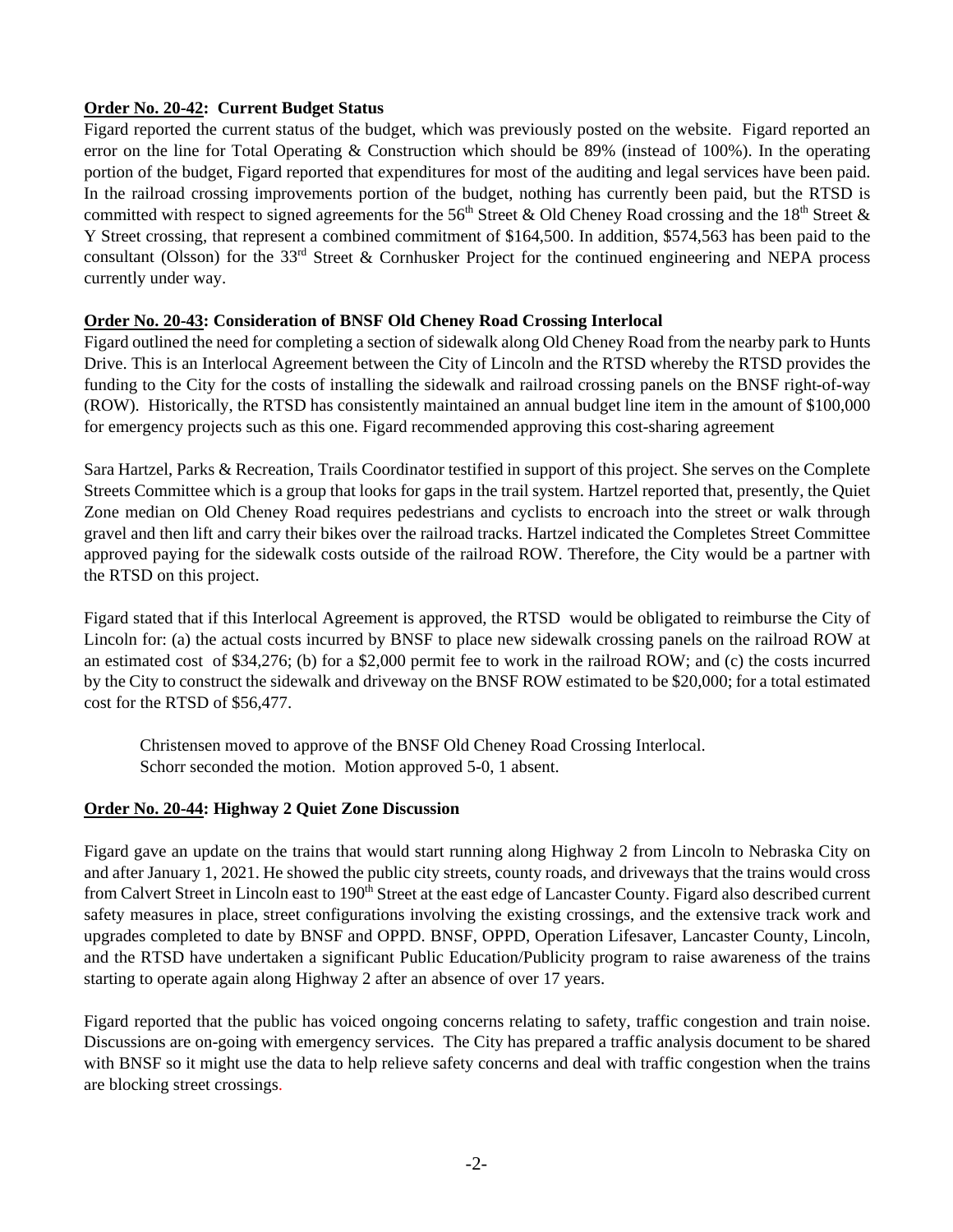Figard reviewed with the Board the issues and requirements in creating a Quiet Zone in which the train horns are not regularly required or allowed to blow their horns. He shared the Highway 2 corridor has a number of challenging issues and a number of crossings which would require the installation of revised or additional safety measures in order to create a Quiet Zone. The anticipated costs of those measures could make it much more expensive than the SW Lincoln Quiet Zone which the Board had previously been put on hold due to the high estimated costs. Figard also stated that the Highway 2 corridor only has two trains a day proposed, while the SW Lincoln corridor has more than twenty trains, and the Cornhusker Highway corridor has 50 to 70 trains a day. For these reasons, and the fact that BNSF indicates freight trains do not have a regular schedule, Figard suggested to the Board that it was premature to commence a Quiet Zone Study. He recommended deferring and revisiting the issue at the next meeting.

Amundson moved to place the Highway 2 Quiet Zone on Hold. Schorr seconded the motion. Motion approved 4-1, 1 absent

# **Order No. 20-45: Tort Claim Update**

Kutilek provided a update to the claim received by the RTSD regarding an alleged accident at NW 12th Street & Kingbird Road from a bicyclist, the claim has not been withdrawn. Kutilek reported that the City of Lincoln received a similar claim which is now in litigation.

### **Order No. 20-46: Project and Crossing Updates**

Humphrey stated that BNSF's consultant will begin reviewing the  $33<sup>rd</sup>$  & Cornhusker bridge plans. Humphrey also stated the Subarea Plan was approved by Planning Commission and is scheduled to be introduced to Council at their next meeting, followed by action and public hearing.

The 44th Street at-grade crossing has been previously discussed and alternatives to have a pedestrian overpass, underpass, or alternative route have been analyzed. After engineering reviews and discussions with community leaders and the advisory group, the decision has been made to leave the crossing functioning as it currently does today and the Fremont Street Connector between 44<sup>th</sup> Street to 48<sup>th</sup> Street will not be constructed. Although no improvements will be completed at this crossing with the 33<sup>rd</sup>  $\&$ Cornhusker project, the crossing will remain as a future project for consideration to uphold the RTSD's mission of improving safety at rail crossings.

The  $33<sup>rd</sup>$  & Cornhusker project also continues to coordinate with the Deadman's Run project. The Deadman's Run project is a federal project study being led by the Corp of Engineers, and they are finalizing the hydraulics followed by moving forward with plan preparation. The structure at 33rd Street is being reviewed to determine what type of structure is best suited for this location.

The public hearing for the draft environmental document is anticipated to be held fall of 2021.

Figard gave an update on the 18<sup>th</sup> Street & Y Street crossing work being performed by the Omaha, Lincoln & Beatrice Railway Company (OL&B), in which it has completed the majority of its work with only the sidewalks remaining.

# **Order No. 20-47: Schedule of 2021 RTSD Meetings**

Currently scheduled meetings are March 2, 2021, June 7, 2021, September 7, 2021 and December 6, 20201

Kutilek gave an update on the Open Meetings Act which does allow some political subdivisions to meet remotely in the normal course of operations. However, due to the present extraordinary circumstances, the Governor has issued executive orders which provide flexibility in how meetings are attended and conducted.